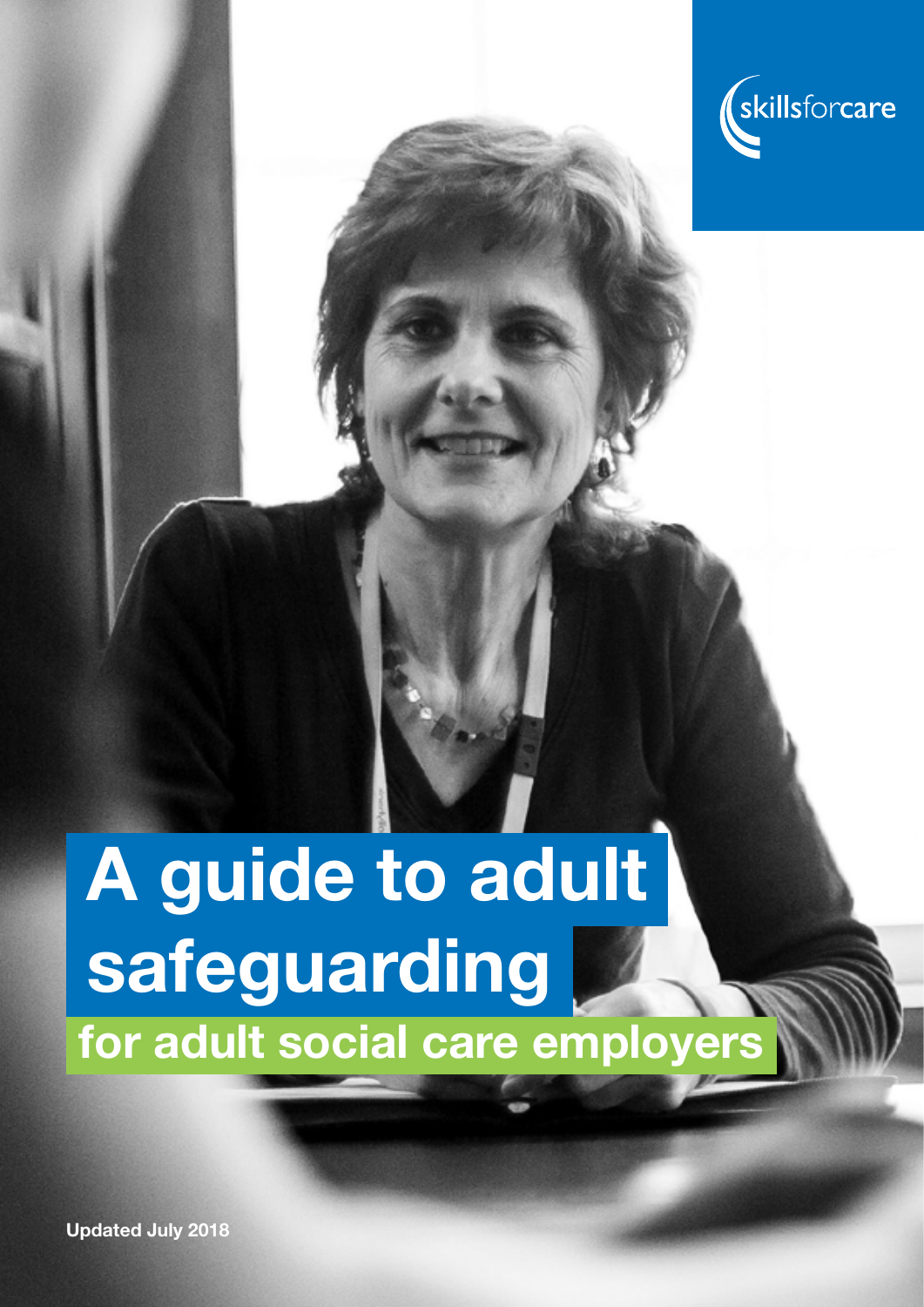## Introduction and contents

Adult social care employers are responsible for ensuring that people who use their service can live free from harm, abuse and neglect – this is fundamental to high quality care and support.

As a manager or leader you need to understand your responsibilities around safeguarding and the standards you need to follow – you can find them by contacting your local Safeguarding Adults Board who will have a set of local policies and procedures, as guided by the Care Act.

You also need to think about how these policies and procedures are relevant to your service and how you can implement them. This guide gives you a quick way of making sure that you've covered all the key aspects of adult safeguarding in your workplace.

#### **Contents**

| <b>Title of section</b>                                                                                                        | Page           |
|--------------------------------------------------------------------------------------------------------------------------------|----------------|
| Understand the work of your local Safeguarding Adults Board<br>1.                                                              | 3              |
| Know what CQC inspectors consider to be evidence of effective adult<br>2.<br>safeguarding                                      | 5              |
| Talk to commissioners and people who access care and support<br>3.<br>regularly about your adult safeguarding responsibilities | 6              |
| 4. Build local networks, connections and relationships                                                                         | $\overline{7}$ |
| Make safeguarding everyone's business<br>5.                                                                                    | 8              |
| Share learning and experiences of adult safeguarding within your<br>6.<br>organisation                                         | 9              |
| Invest in high quality learning and development around adult<br>7.<br>safeguarding                                             | 11             |
| Ensure your service has confident leaders and managers with strong<br>8.<br>investigation and report writing skills            | 12             |
| Set and maintain a high standard of record keeping<br>9.                                                                       | 13             |
| 10. Keep up to date service improvement plans                                                                                  | 14             |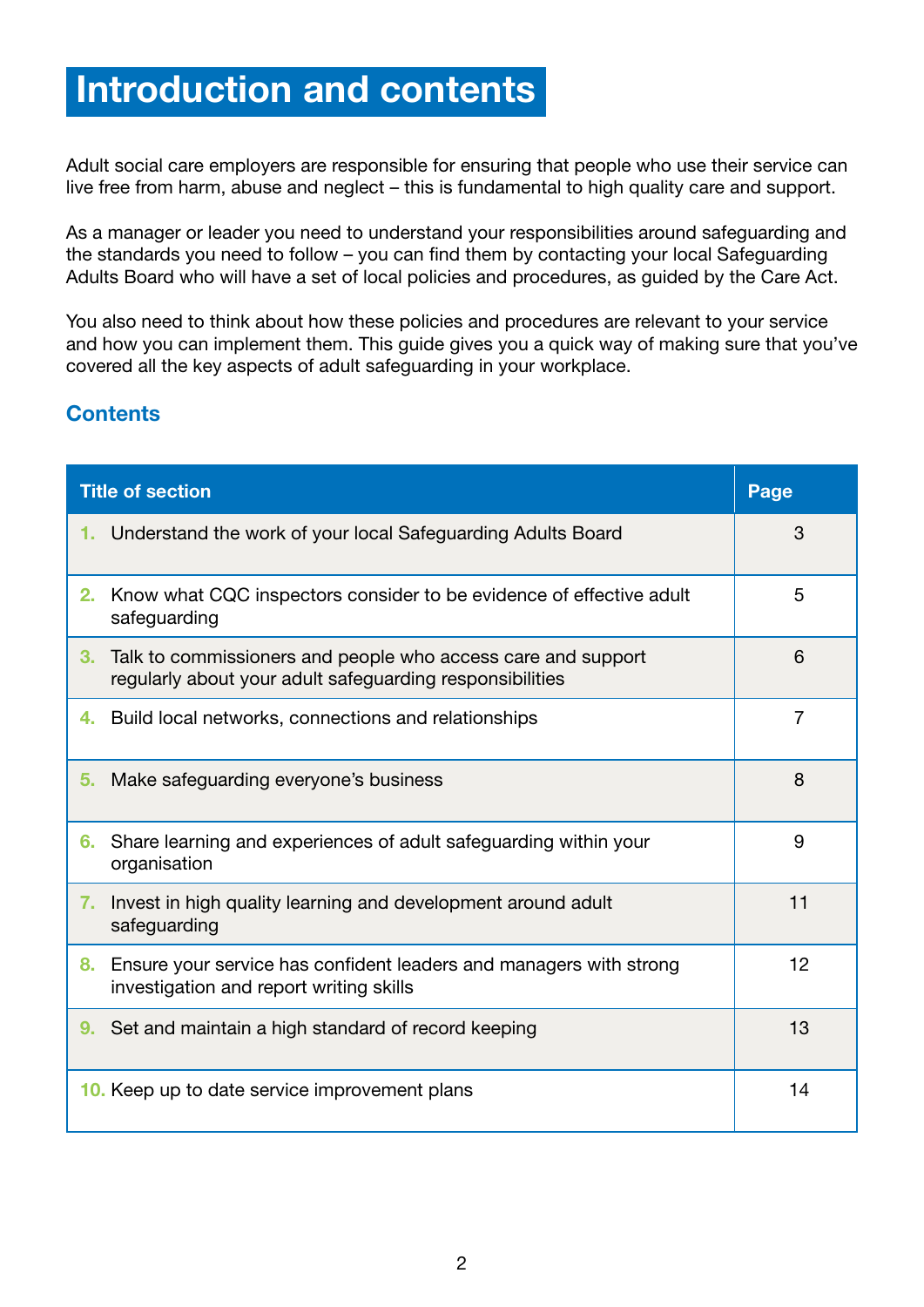#### 1 Understand the work of your local Safeguarding Adults Board

The Care Act 2014 made all local authorities responsible for ensuring that any adult who needs care and support, and who is at risk of or experiencing abuse or neglect, and as a result of their needs is unable to protect themselves, is protected by the local authority.

To do this, local authorities have a Safeguarding Adults Board that coordinates local work to safeguard adults who need care and support.

They're formed of a partnership between local commissioners and providers. They're led by the local authority with statutory involvement of the police, local clinical commissioning groups and other organisations involved in supporting vulnerable adults such as social care and health providers, probation and community rehabilitation companies, prisons, social housing, fire service and the voluntary and community sector.

The board develops policies and procedures that all partners sign up to and agree to implement. It's also required to investigate, or ensure others do so, if it believes that an adult is, or is at risk of, abuse or neglect. This means that the board could ask you to support or make enquires if abuse or neglect is reported within your service.

You should make contact with your local board – they'll take the lead if there are any safeguarding concerns. Maintain an easily accessible list of contact details of your local safeguarding adults leads - you never know when you might need advice or to make a referral.

You should also see if adult social care employers are represented on the board, for example through a trade organisation or voluntary sector umbrella body, and make contact with them.

If not, you could offer to contribute to the board or join a sub-committee for a particular area of work such as training. This ensures that adult social care employers' views are heard and you could be involved in shaping local work.

You should also ensure that you understand how the policies and procedures of your local board are specifically relevant to your service and work in practice.

- Know the policies and procedures in the local area in which your service is registered. If you relate to more than one safeguarding adults board familiarise yourself with each one's policies and procedures.
- Use real and practical examples to bring policies and procedures to life.
- Understand what the board is saying about adult social care providers.
- Test the policies and procedures in your setting and tell your local authority adult safeguarding manager if you think there are any gaps or potential misunderstandings.

 Being part of the board enabled the registered manager to forge new relationships with partners they wouldn't normally have had the opportunity to meet.  $\bigtriangledown$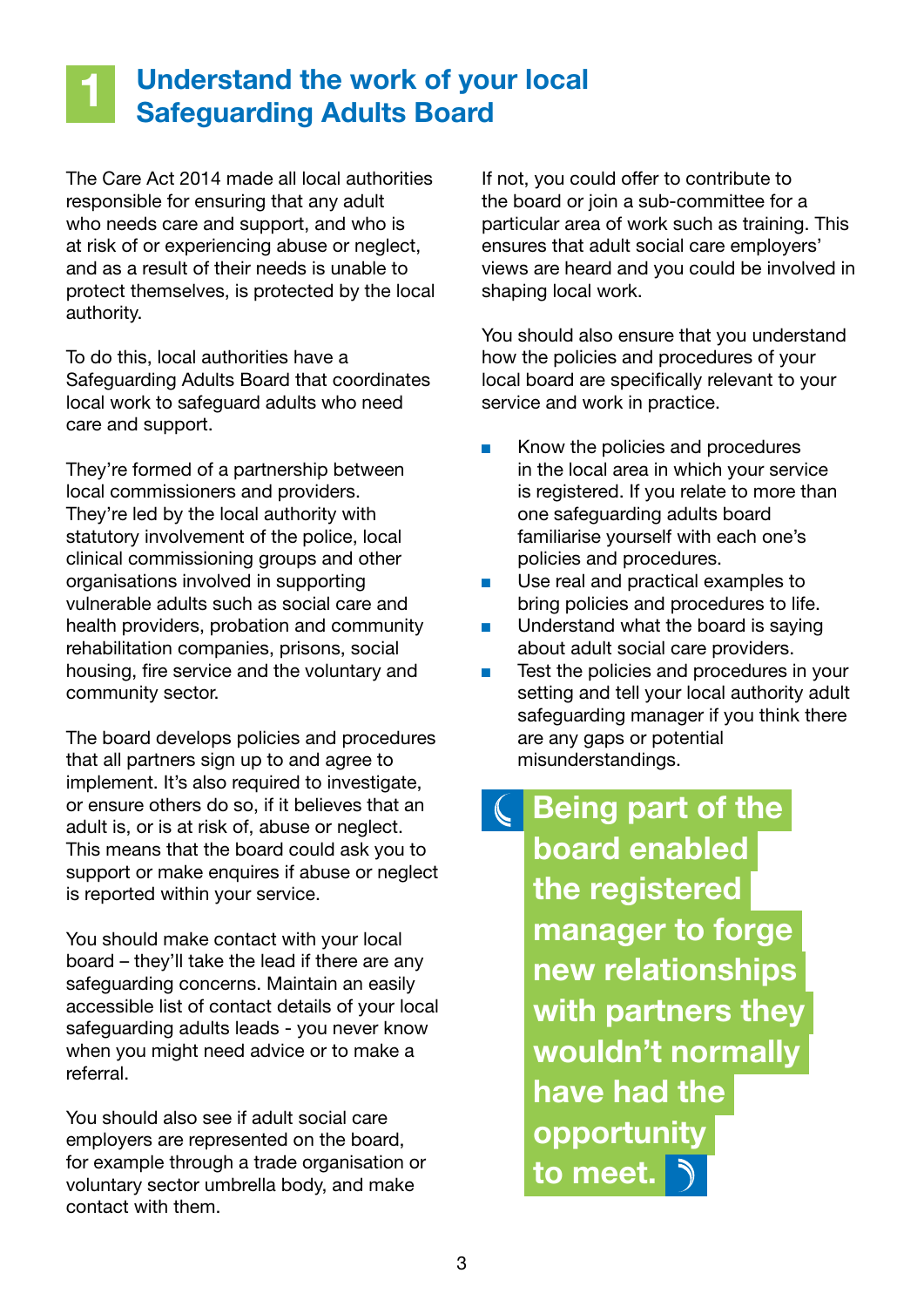Grove Residential Care in Walthamstow feature in our 'Good and outstanding care' guide. Their registered manager volunteered to be a representative for adult social care employers on their local board and they told us:

"This board meets quarterly and aims to gather the local providers 'voice' while considering the 'making safeguarding personal' policy. Being part of the board enabled the registered manager to forge new relationships with partners they wouldn't normally have had the opportunity to meet."

Download the full guide at www.skillsforcare.org.uk/GO. It provides examples and recommendations from services who are rated good and outstanding by the CQC, about how they achieved this rating. It includes a section on safeguarding.

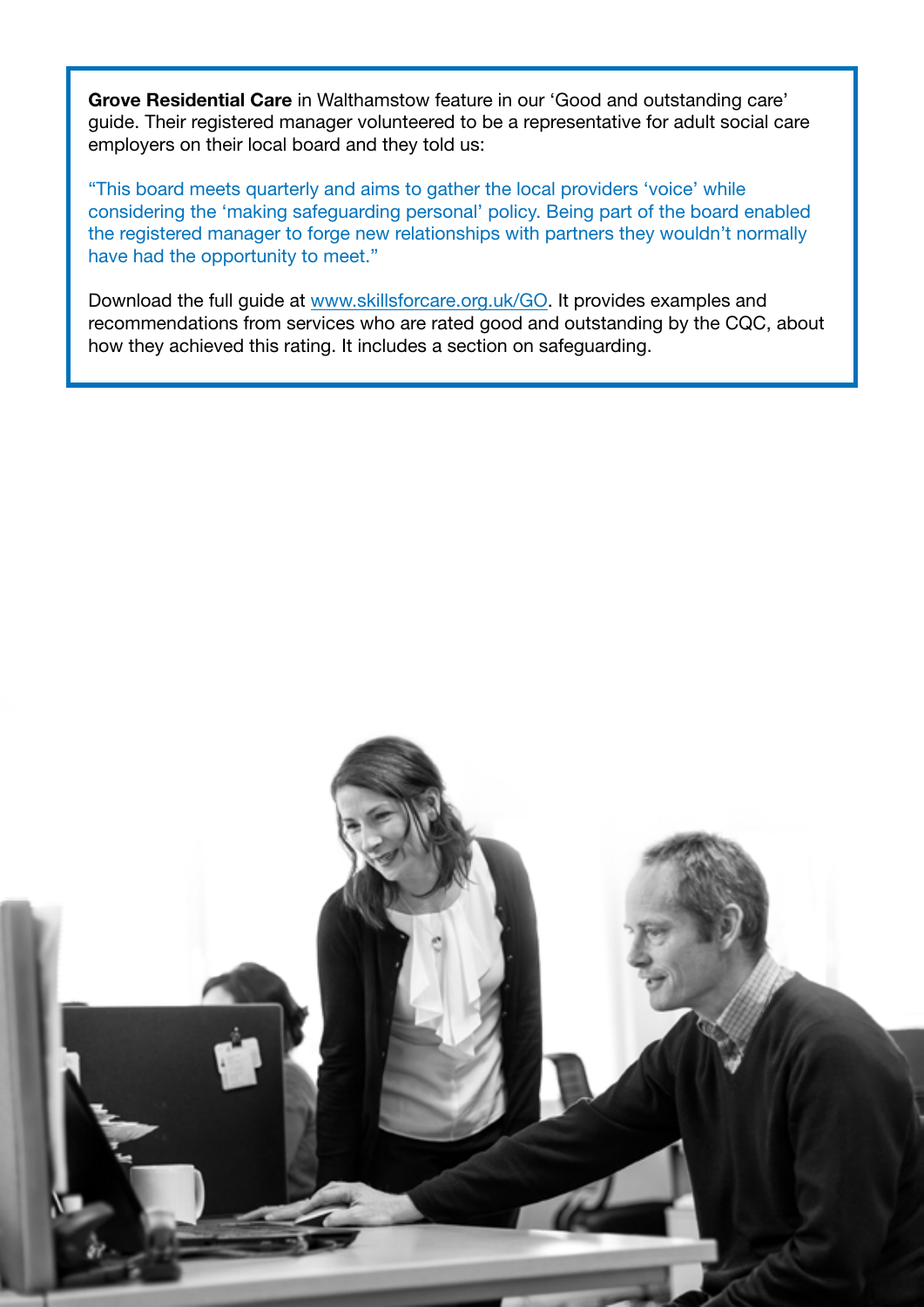#### 2 Know what CQC inspectors consider to be evidence of effective adult safeguarding

Safeguarding should underpin everything that happens in your service – a personalised service is a safe service and a safe service is a personalised service – it's not about one or the other. If a person isn't being treated with dignity and respect and doesn't have choice and control, then inspectors may consider this to be abusive.

Therefore it's important to know and understand the relevant regulations and how it's translated, by inspectors, into what people who access care and support should experience.

Make sure you have a good understanding of the CQC fundamental standards and how you can evidence you're providing them. You can read them from the CQC website at www.cqc.org.uk.

#### Evidencing your practice - triangulation

Inspectors observe practice, listen to what people who access care and support and their relatives have to say, talk with staff and managers, check your records and ask other involved professionals for their views. They do this at different levels – customer, service and organisation level - using different methods and sources of evidence.

A good way of evidencing your practice is through 'triangulation' – this concept is used to quality assure by inspectors and can be used to self-audit your service.

Simply put, it involves having at least three different ways of finding, testing and confirming a practice issue – good or bad. This can help you provide stronger and more reliable evidence to support your CQC inspections.

For example, care workers support Amy to do her shopping and manage her money.

They could record this in three different ways to evidence good practice.

- 1. They help her keep written records of how she spends her money and receipts for anything over £5 as set out in her care plan.
- 2. When staff hand over to the next member of staff they do an infomal check that the shopping and any large purchases are there.
- 3. The manager of the service regularly calls to see Amy as a 'spot check'; as part of this she asks Amy what's she's been up to recently and checks that Amy's recollection of activities and purchases matches with the records. She records this in her care plan.

You can replicate aspects of the inspection process in self-audit or you could work with peers or critical friends to check the quality of what you're doing.

Remember the CQC aren't the only inspectors – there's also environmental health, fire, health and safety and Healthwatch.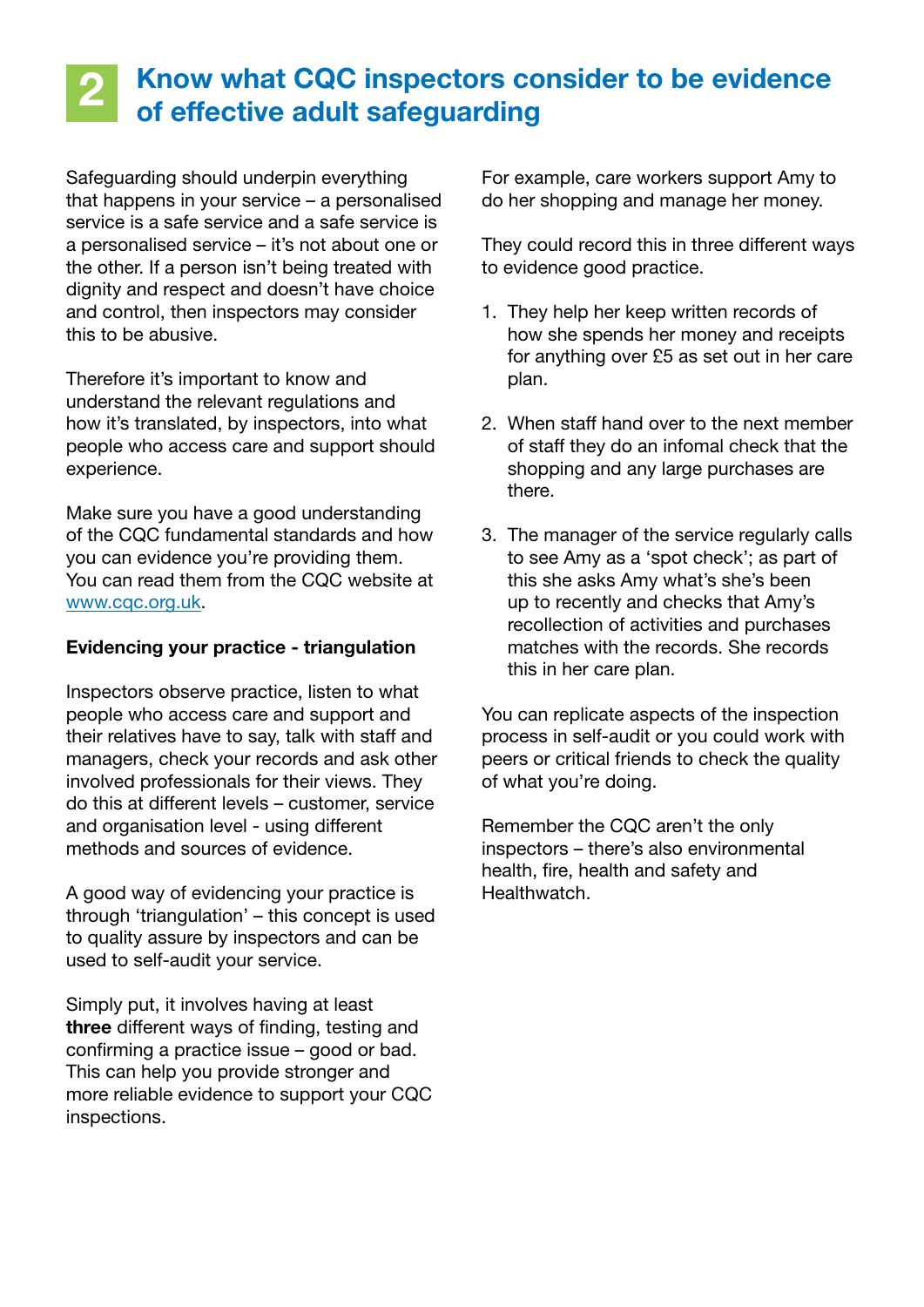## Talk to commissioners and people who access care and support regularly about your adult safeguarding responsibilities

Make sure you know what you're contracted to provide in relation to adult safeguarding, whether the customer is private or publicly funded.

If the contract originates with your organisation then it should explain what actions you'll take if someone raises a safeguarding concern, including complaints, suspicions or allegations from the person themselves, their relatives, visitors or members of the public.

If the contract is from a commissioner, make sure you know and understand what it says about safeguarding. If you have any questions make sure you ask them when the contract is being negotiated as it can be too late once a contract is agreed.

Keep an open conversation about personalisation and safeguarding as sometimes they can appear to be in conflict with each other, for example where they're expressed as 'risk.' Sometimes conflict can arise when people who access care and support have different views of 'risk' to commissioners, inspectors or their own relatives.

You could also invite commissioners to your service and go to forums they organise – tell them about any safeguarding challenges you face and listen to their perspective.

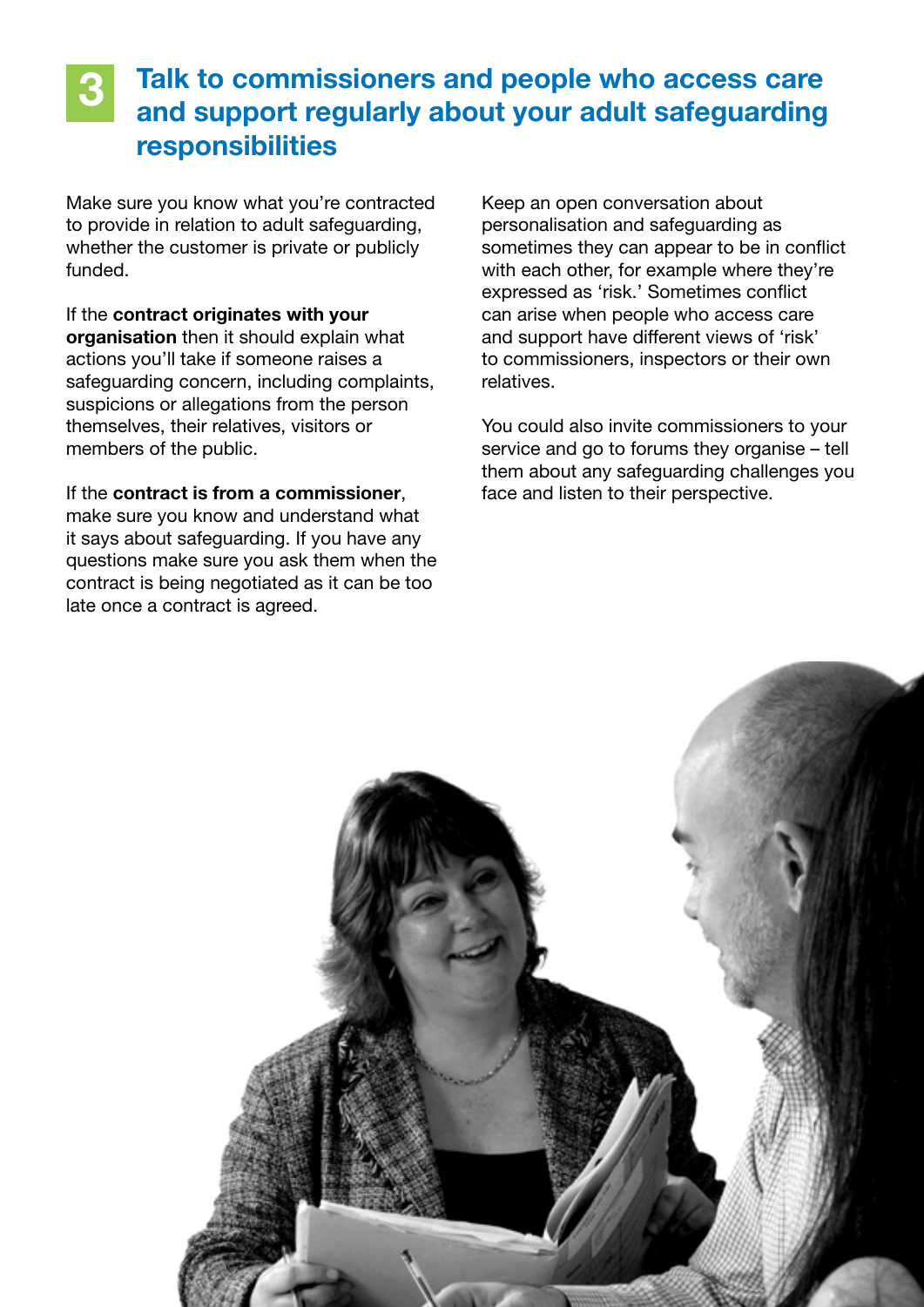

## Build local networks, connections and relationships

Being part of local networks, membership organisations, and knowing other professionals will help you to gain and share knowledge and experiences of adult safeguarding.

This can make it easier to get advice and identify and solve any safeguarding challenges you face.

For example you might want to get in touch with your local:

- pharmacy
- police and community safety team
- nursing and self care team
- GPs
- teachers and intergenerational workers
- housing officers and anti social behaviour teams
- fire service and home safety.

You could also do wider work in the community to prevent misunderstandings about safeguarding and your service.

Enabling people to have choice and control over their own lives can bring lots of benefits - in fact restricting people's independence is a form of abuse.

However to 'outsiders' this can sometimes look like neglect. People might assume that care workers should always 'do' things 'for' people, or that people who access care and support should live their lives in a particular way – for example not going out alone or having a certain level of personal hygiene.

Having an open and transparent service that explains your approach to balancing individual's choice with risk management and safeguarding, will help families, visitors and the wider public understand why you work the way you do and what you're trying to achieve.

You can build these connections through a trade association, the chamber of commerce or a business network. Many of them have breakfast and lunch meetings and they often communicate through social media such as Facebook or LinkedIn.

You could also make links with community organisations and schools to give positive messages about disability – this could help to prevent bullying of people with disabilities in the future and reduce the risk of safeguarding incidents.

All of these are opportunities help to promote what you do and prevent misunderstandings.

Simply Care (UK) feature in our 'Good and outstanding care' guide. They attend local forums to share knowledge and learning, and they told us:

"We attend safeguarding team forums where incidents/ examples are shared, and group discussions take place on lessons learnt. Speakers from all expertise attend and give a presentation on their professional area so that we can implement these processes in our setting to further enhance and improve the service."

Download the full guide at www.skillsforcare.org.uk/GO. It provides examples and recommendations from services who are rated good and outstanding by the CQC, about how they achieved this rating. It includes a section on safeguarding.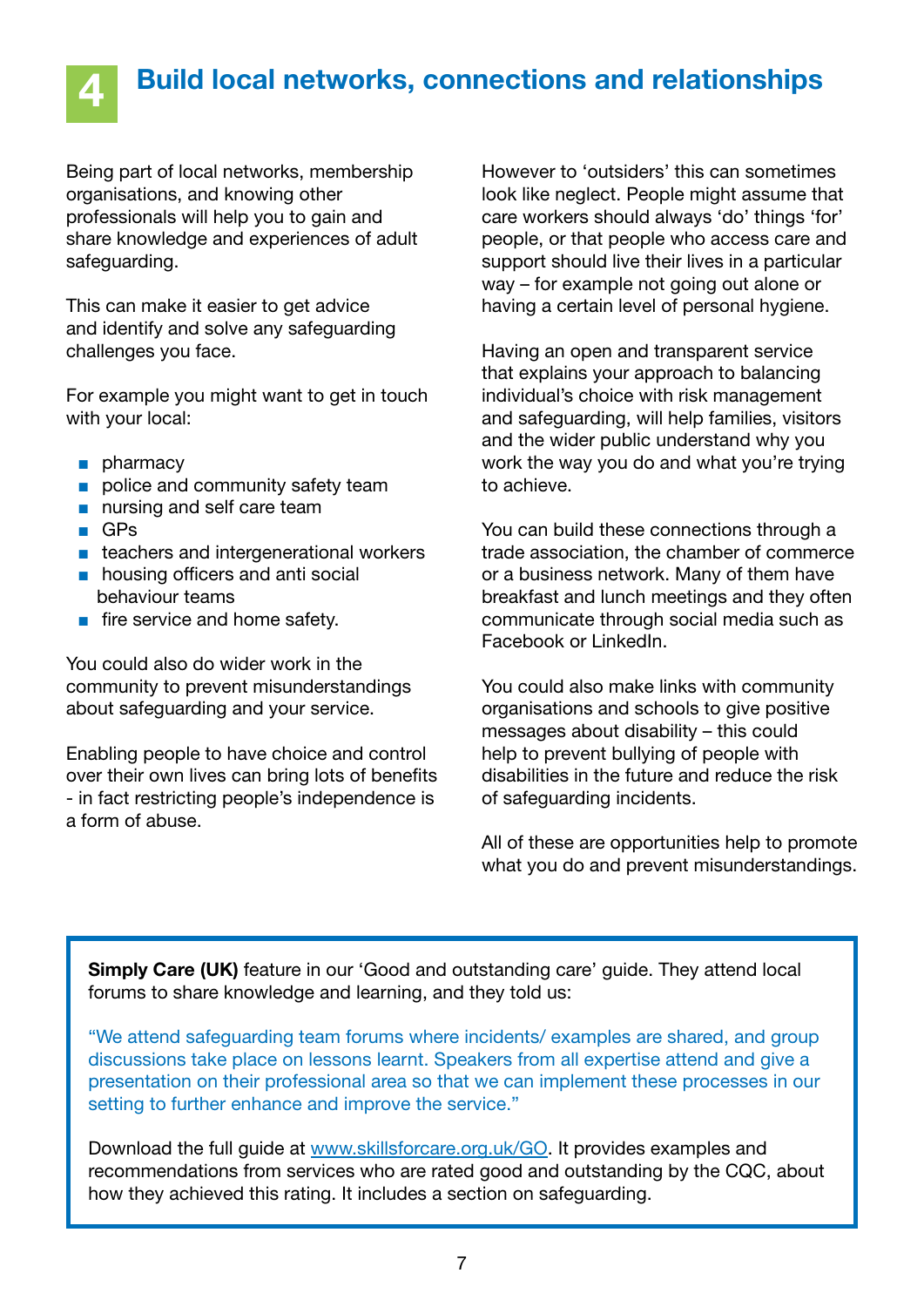

## Make safeguarding everyone's business

Ensure that anyone who has contact with your service knows what to do if they suspect someone is being abused or neglected. This ensures that any concerns are raised quickly and through the correct procedures, reducing the risk of it escalating.

When we say everyone's business we include your insurers, legal advisers, accountants and HR support as well as care workers, visitors, students, people who access care and support and their families.

You should include adult safeguarding procedures in things like:

#### Statement of purpose

Include safety and quality, and how to recognise them, in your statement of purpose. This is an important touchstone.

#### Welcome pack

People who access care and support should be able to feedback and raise concerns or complaints about the service they receive in a range of ways. Include information and advice about safeguarding in your marketing materials, website and in your customer welcome pack.

#### Workforce strategy

Your workforce is your greatest asset and they're vital in ensuring that your service meets safeguarding standards. Having an effective workforce strategy can help you recruit and retain people who know what it means to deliver high quality care and support.

It's also important that your leaders and managers apply and set high standards of care – it's important that they demand more than basic compliance of their team and seek continuous improvement.

#### Induction

Include adult safeguarding in induction and continue to monitor it over a worker's first 6-12 months. Ensure that it includes more than just basic training and shows workers how it's embedded in everyday practice.

#### Whistle-blowing policies

All workers and visitors should know what to do if they think somebody is being abused or neglected. They should also know what to do if they think the person they've trusted to act isn't appearing to do so or if they wish to remain anonymous. Make sure people know how to complain to someone else within the organisation, how to contact the safeguarding adult team and the CQC.

Thistle Hill Hall feature in our 'Good and outstanding care' guide. They take a valuesbased approach to their recruitment to ensure that their workers understand what it means to deliver high quality care and support. They told us:

"We not only encourage, we expect staff to be aware of what bad practice looks like and also have the confidence and ability to challenge this without fear of any repercussions. If something looks or feels wrong then challenge it regardless of who is doing this."

Download the full guide at www.skillsforcare.org.uk/GO. It provides examples and recommendations from services who are rated good and outstanding by the CQC, about how they achieved this rating. It includes a section on safeguarding.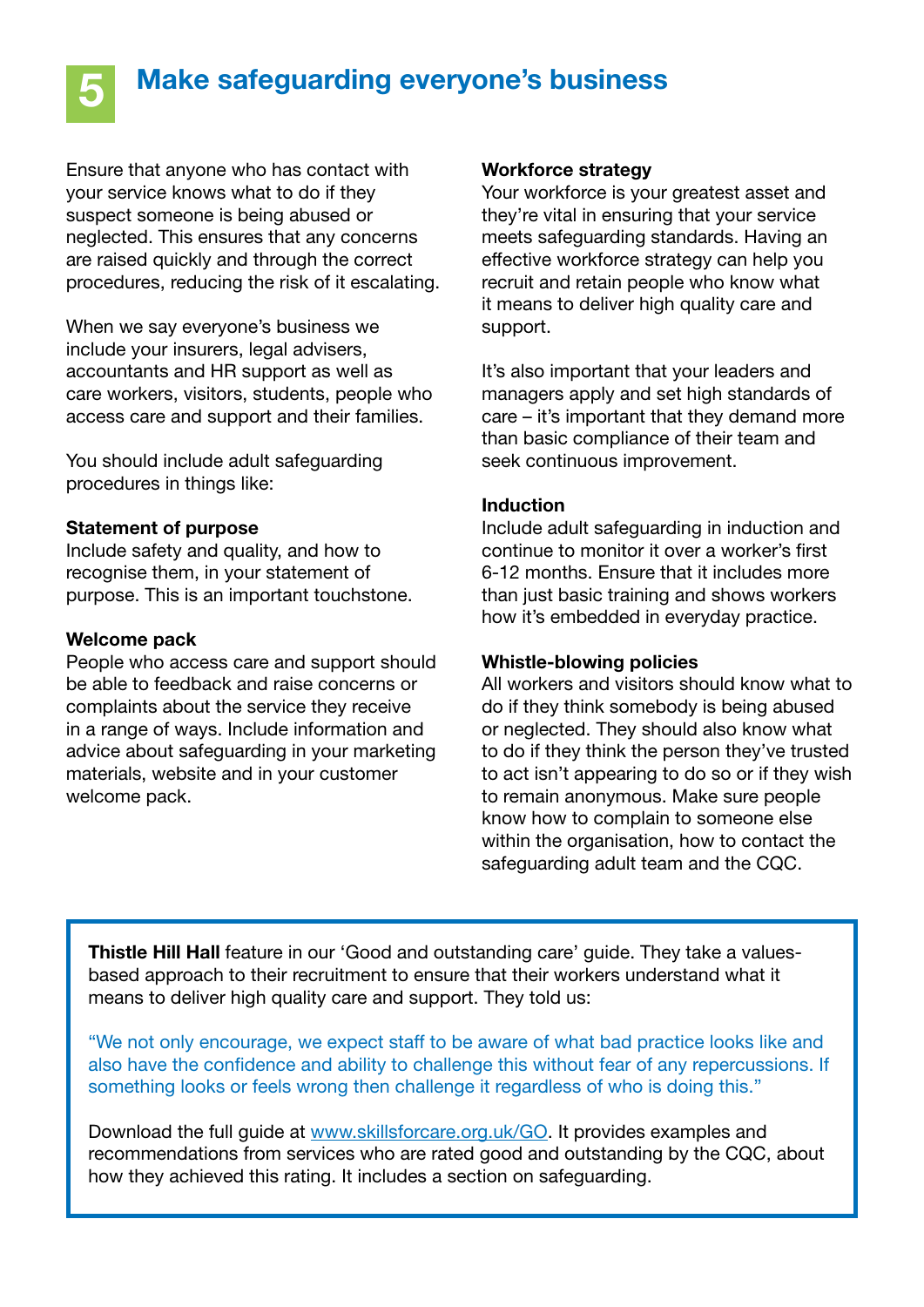#### 6 Share knowledge and experience of adult safeguarding within your organisation

You should share your knowledge and experience within your organisation through team meetings, learning and development, newsletters and blogs.

Reflecting after a safeguarding incident has been resolved can be invaluable to help you develop best practice.

Case studies are a great way to show how you've worked well and how you can learn from safeguarding incidents in the past.

You could discuss them within your service or with different members of your local social care system, to see how everyone could work together in certain situations – knowing how everyone would respond can help you anticipate and solve incidents.

You could do a case study in different ways – in writing, drawing, video or telling a story. It's all about reflecting on an experience and sharing your learning, to help put an incident in context or find solutions.

| Most case studies have a simple<br><b>structure</b>  | An example in the case of adult safeguarding                                                                                                                                                                                         |
|------------------------------------------------------|--------------------------------------------------------------------------------------------------------------------------------------------------------------------------------------------------------------------------------------|
| A person or people who want to achieve<br>something. | A person who has the right to live free from<br>harm and abuse, or is in need of protection – for<br>example if someone would like to go out on their<br>own, however it isn't safe to do so.                                        |
| A hurdle to get over or a problem to<br>resolve.     | The person has dementia and the care team<br>assess that it isn't safe for them to go out by<br>themselves. There's also a busy road outside<br>the care home they live in and they're at risk of<br>forgetting where they live now. |
| The outcome, and how they got here.                  | The person is able to go out safely, according to<br>their wants and needs – the care team do a risk<br>assessment and agree with the individual that<br>a member of staff will go out with them twice a<br>week.                    |
| Reflection and learning.                             | Reflect on what went well, what could have gone<br>better and what you've changed or learned as a<br>result of this experience.                                                                                                      |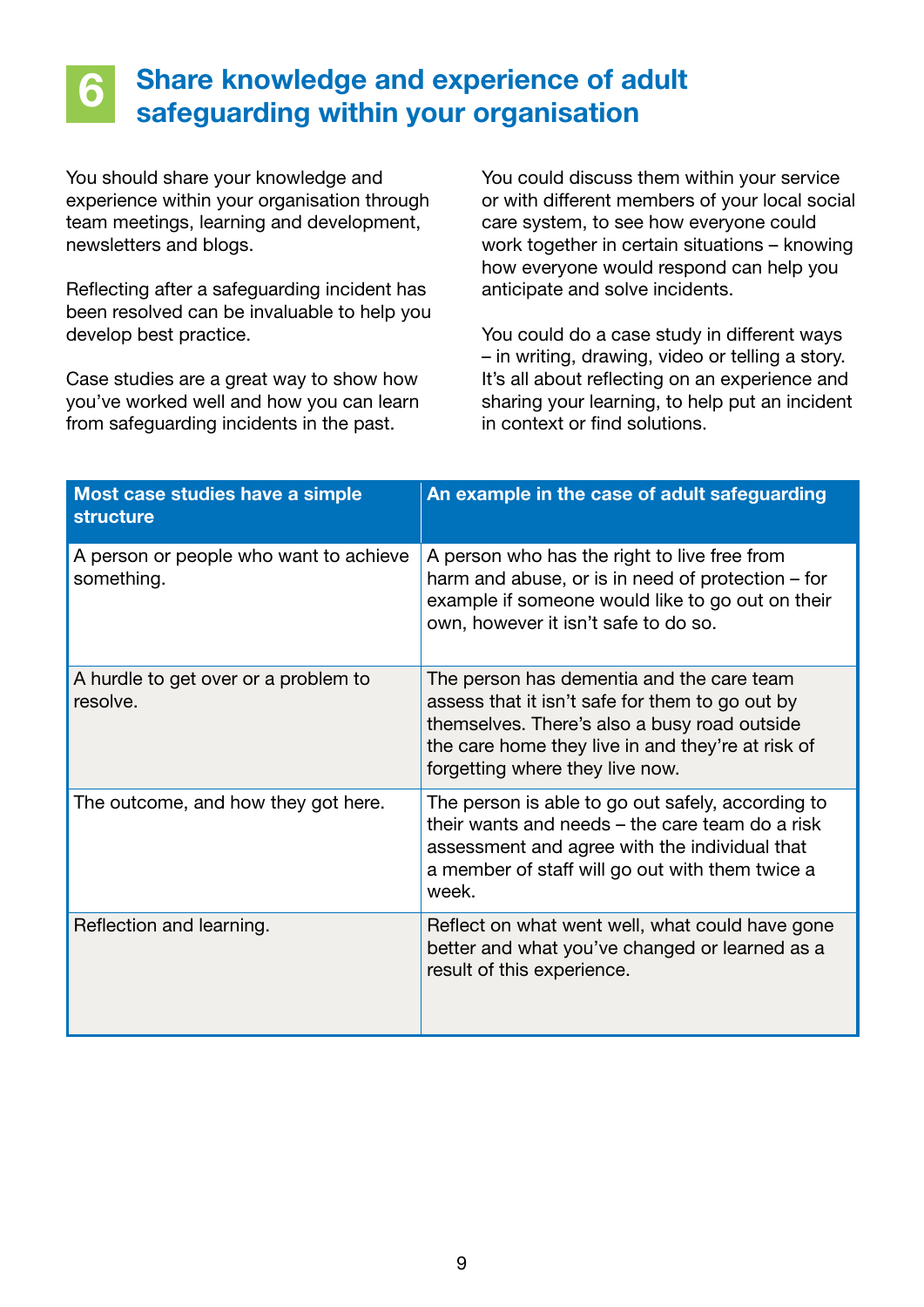

## Example case study

Anne lives alone and has early symptoms of dementia. Homecare workers visit her every day to prepare her meals.

The care worker notices that she's not eating the food but when she asks why, Anne says she isn't hungry. This continues over a number of weeks. The care worker reported this to her team leader who recorded it in Anne's care plan.

Anne's daughter visits and is alarmed to see that her mother has lost weight and appears disorientated. She contacts the local authority and a safeguarding enquiry is started.

Eventually we realised that Anne's dementia was affecting her more than we'd realised. Because Anne was left alone to eat, she didn't recognise that it was time to eat so she didn't.

Anne's social worker helped her find a lunch club to go to each weekday. The volunteers there noticed that Anne particularly enjoyed spicy food. They researched on the Alzheimers Society website and found that dementia could dull people's sense of taste and make food bland. The care workers who visit in the evening and weekend can take this into account when helping Anne to prepare her meals.

Next time, the team leader could have contacted Anne's daughter earlier to raise their concerns – she should gain Anne's agreement to do this.

They could have arranged a meeting with Anne and her daughter to understand why she wasn't eating – for example she might not have enjoyed the food we were cooking, she might have depression or her medication might have been affecting her appetite.

We now know that dementia can dull a person's sense of taste, so we can take this into account with all our clients and look out for this. This could have fed into wider discussions about Anne's care and support – for example she might be referred to a dietician.

We'll also ensure that all staff have training around nutrition and understand the processes to follow to raise such concerns.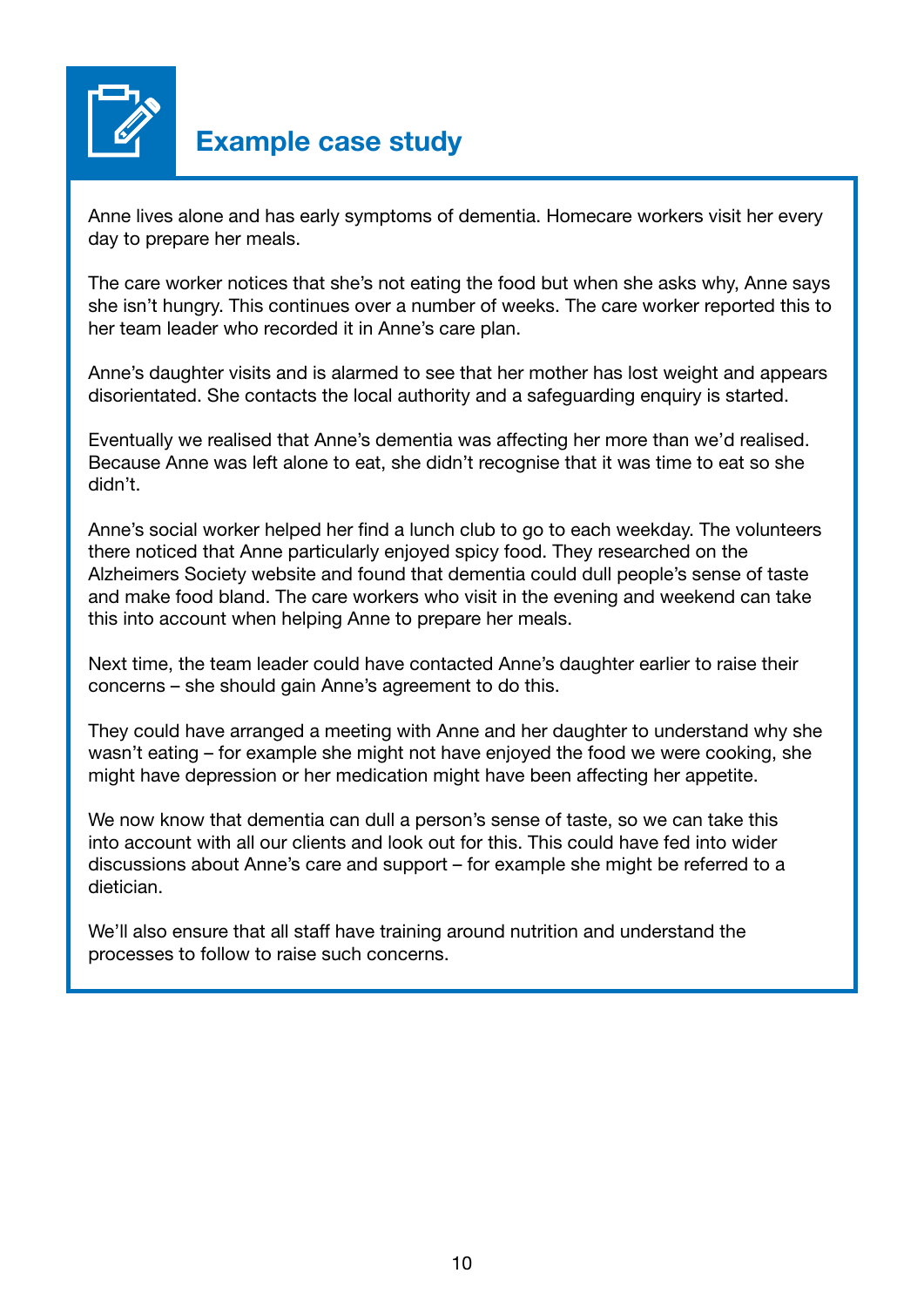#### 7 Invest in high quality learning and development around adult safeguarding

High quality learning and development is important to ensure your workforce has the right skills and knowledge around adult safeguarding.

Our '[Learning and development guide](http://www.skillsforcare.org.uk/ongoinglearning)' can help you find high quality learning and development. You can download it from [www.skillsforcare.org.uk/ongoinglearning](http://www.skillsforcare.org.uk/ongoinglearning).

Before you purchase learning, check that your learning provider understands adult safeguarding from a social care service's perspective, that they can adapt their training for your particular service, and that it'll help you share learning across your whole organisation (rather than limiting training to a training room or computer screen).

There's lots of free advice and resources out there to support learning and development around adult safeguarding.

Visit the Social Care Institute for Excellence's website (SCIE) for free resources and training and consultancy services at [www.scie.org.uk/safeguarding/adults](http://www.scie.org.uk/safeguarding/adults).

Our 'Good and outstanding guide' provides practical tips and examples from adult social care services who are rated good and outstanding by the CQC, about how they achieved this rating. It includes a section on safeguarding. One CQC inspection report said:

"The service developed their own learning materials that included films where management acted out various safeguarding scenarios. This saw the leadership team portraying roles such as people accessing care and support, staff and visitors, and had showed potential abusive situations for staff to recognise and discuss. The videos helped staff to recognise the potential abuse and report it in an informal and non-threatening atmosphere."

Download the full guide at www.skillsforcare.org.uk/GO.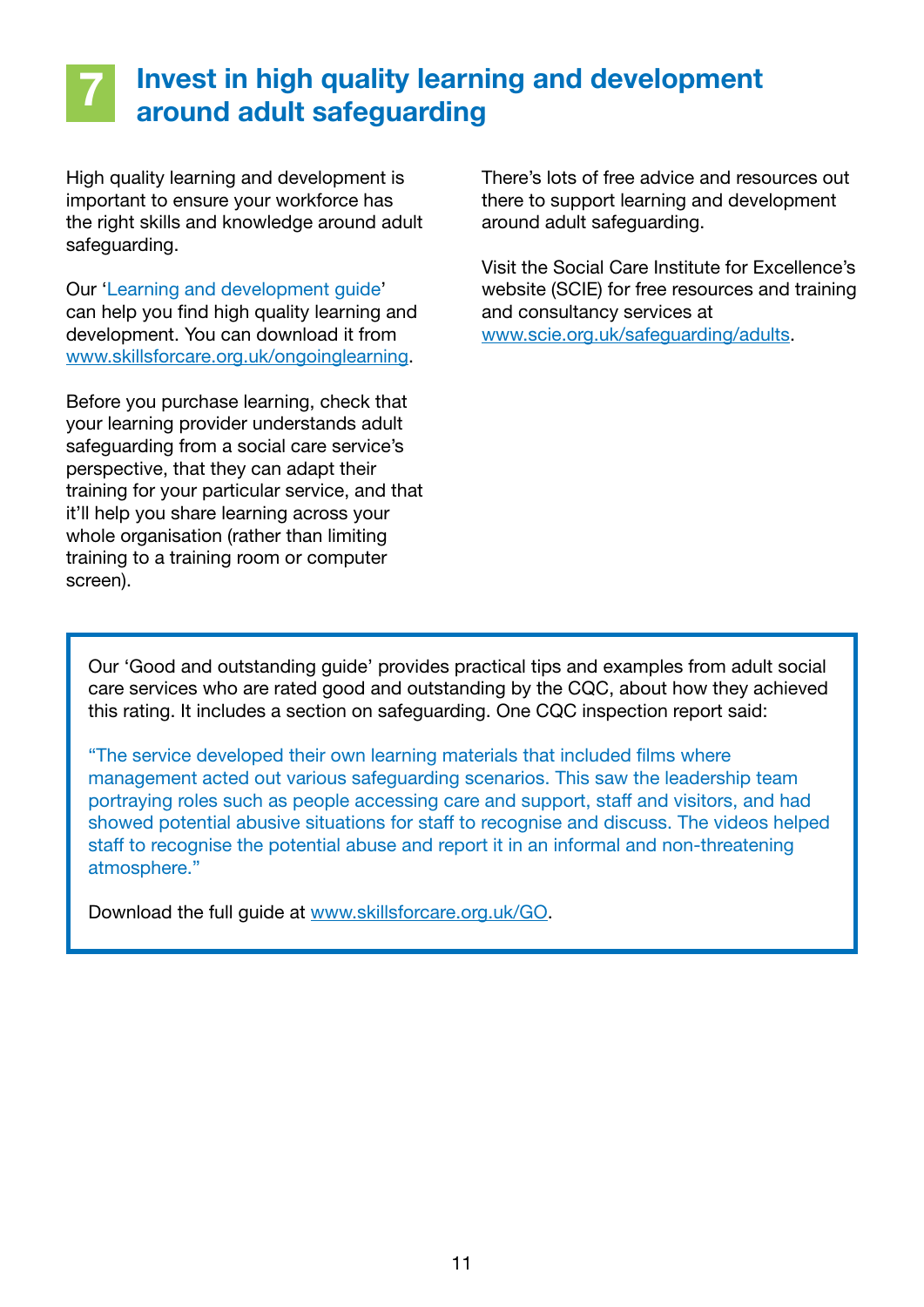### 8 Set and maintain a high standard of record keeping

It's important to keep high quality records. Poor record keeping is regularly identified as one of the main safeguarding challenges, and can put both your staff and the people you support at risk.

You should set high standards of record keeping for everyone to follow and ensure that they have good record keeping skills.

Records should be only as long as necessary and written in everyday plain English without abbreviations. They should be stored securely but shared with the person they're about.

In relation to adult safeguarding, here are some of the main records you should keep:

- risk assessments
- care plans
- observations
- financial transactions
- complaints and compliments
- safeguarding referrals and investigations
- medication records and administration sheets
- rosters and logs of hours worked and/or journeys made
- training, supervision and appraisal.

| Social Care Institute of Excellence's (SCIE) 'prevention checklist' explains some of the<br>things that you can do to prevent poor record keeping (slightly amended) |                                                                                                                                                                            |  |
|----------------------------------------------------------------------------------------------------------------------------------------------------------------------|----------------------------------------------------------------------------------------------------------------------------------------------------------------------------|--|
|                                                                                                                                                                      | Care plans are person-centred and accurate                                                                                                                                 |  |
|                                                                                                                                                                      | Care plans include risk assessment and risk enablement                                                                                                                     |  |
|                                                                                                                                                                      | There's evidence that staff follow care plans and they're regularly updated                                                                                                |  |
|                                                                                                                                                                      | All records are clear and in a manner that can be easily understood by others                                                                                              |  |
|                                                                                                                                                                      | The registered manager regularly monitors the standard of record keeping                                                                                                   |  |
|                                                                                                                                                                      | All records are accessible to those that need them, while appropriate levels of<br>confidentiality are maintained                                                          |  |
|                                                                                                                                                                      | Where the service manages any aspect of a customer's finances, either through<br>their choice or lack of capacity, the records are subject to robust and regular<br>checks |  |
|                                                                                                                                                                      | There's evidence that the service uses complaints to improve quality and practice                                                                                          |  |
|                                                                                                                                                                      | There are records of regular staff supervision and team meetings and evidence<br>that actions are followed up                                                              |  |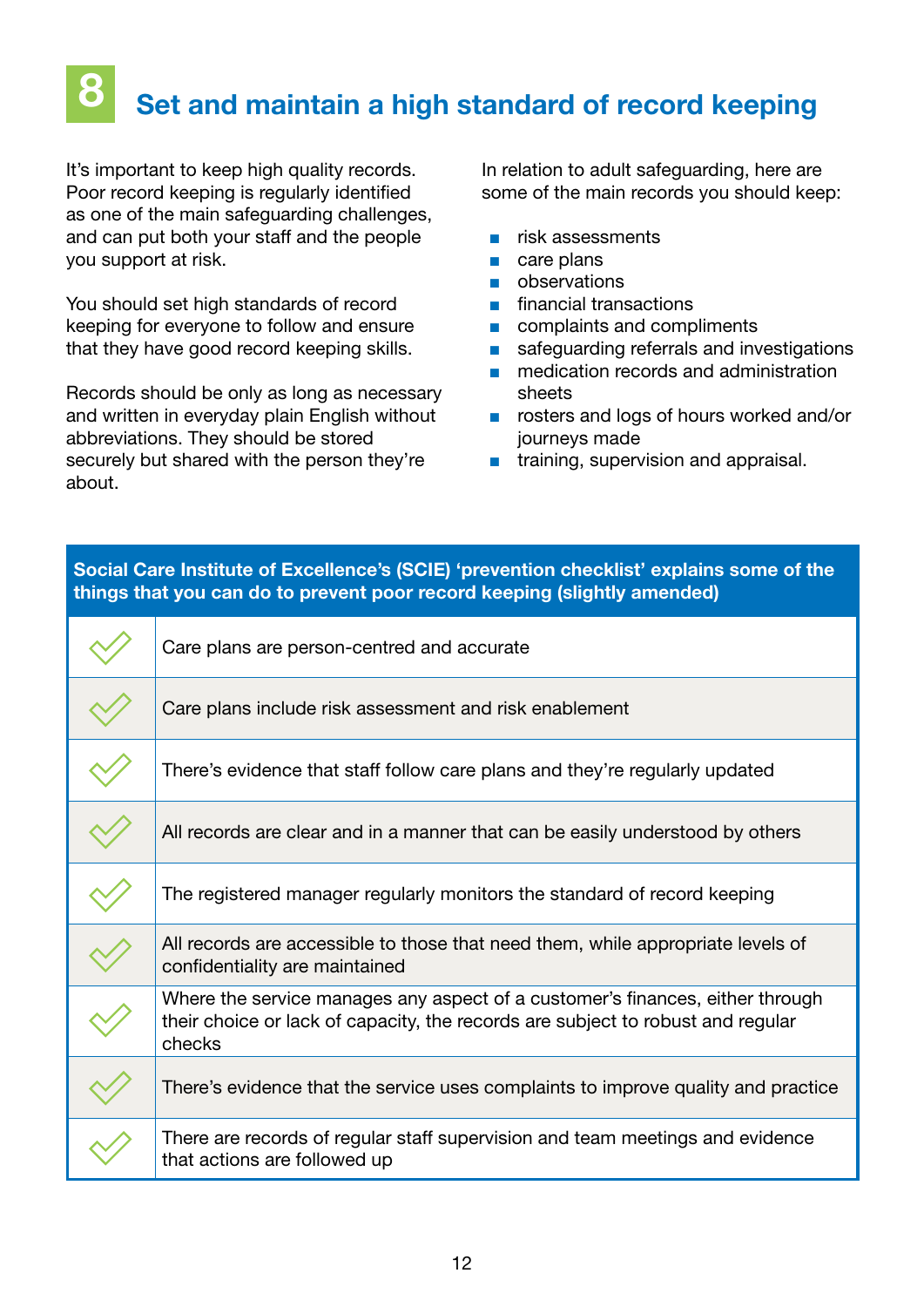#### 9 Ensure your service has confident leaders and managers with strong investigation and report writing skills

Safeguarding professionals, the CQC and commissioners will expect you to make an honest, open and considered response to all adult safeguarding incidents, including investigating incidents and writing reports.

Where it's a member of staff who is potentially abusive or neglectful you need to understand the law and your own policies around the actions to be taken. This will include when and how to suspend a member of staff pending an investigation and how to support both whistle-blowers and people who are accused.

Investigation skills might include:

- clarifying incidents and information
- planning an investigation
- interviewing and questioning
- analysing and triangulating information
- understanding the legislation around the mental capacity act and deprivation of liberties safeguards and any other relevant legislation
- recording the incident.

Your local adults safeguarding board might offer training, or if you're a large organisation you could commission training to workers in different areas (so it becomes possible for investigations to be done by people within your organisation but outside the service under investigation).

#### Report writing skills

It's important that leaders and managers can write high quality reports, keep accurate documentation and are able to analyse evidence.

These reports should be written in a way that people who access care and support, their families and the wider public can understand.

A good report will include:

- what is the safeguarding enquiry being investigated and why
- the method used to gather data and information
- description of what happened sometimes called a chronology of events
- findings carefully focussing on facts and identifying where things are views or opinions
- $\blacksquare$  analysis what the facts indicate and comment on weight of opinion
- conclusions was, on the balance of probability, the safeguarding alert or complaint found to be justified
- recommendations including:
	- actions to go into a service improvement plan that focus on ensuring the person is protected,that further recurrence is prevented and good practice and learning promoted
	- any HR actions such as disciplinary actions
	- referrals to the police where criminal activity is suspected
	- formal or informal apologies to those who have experienced harm.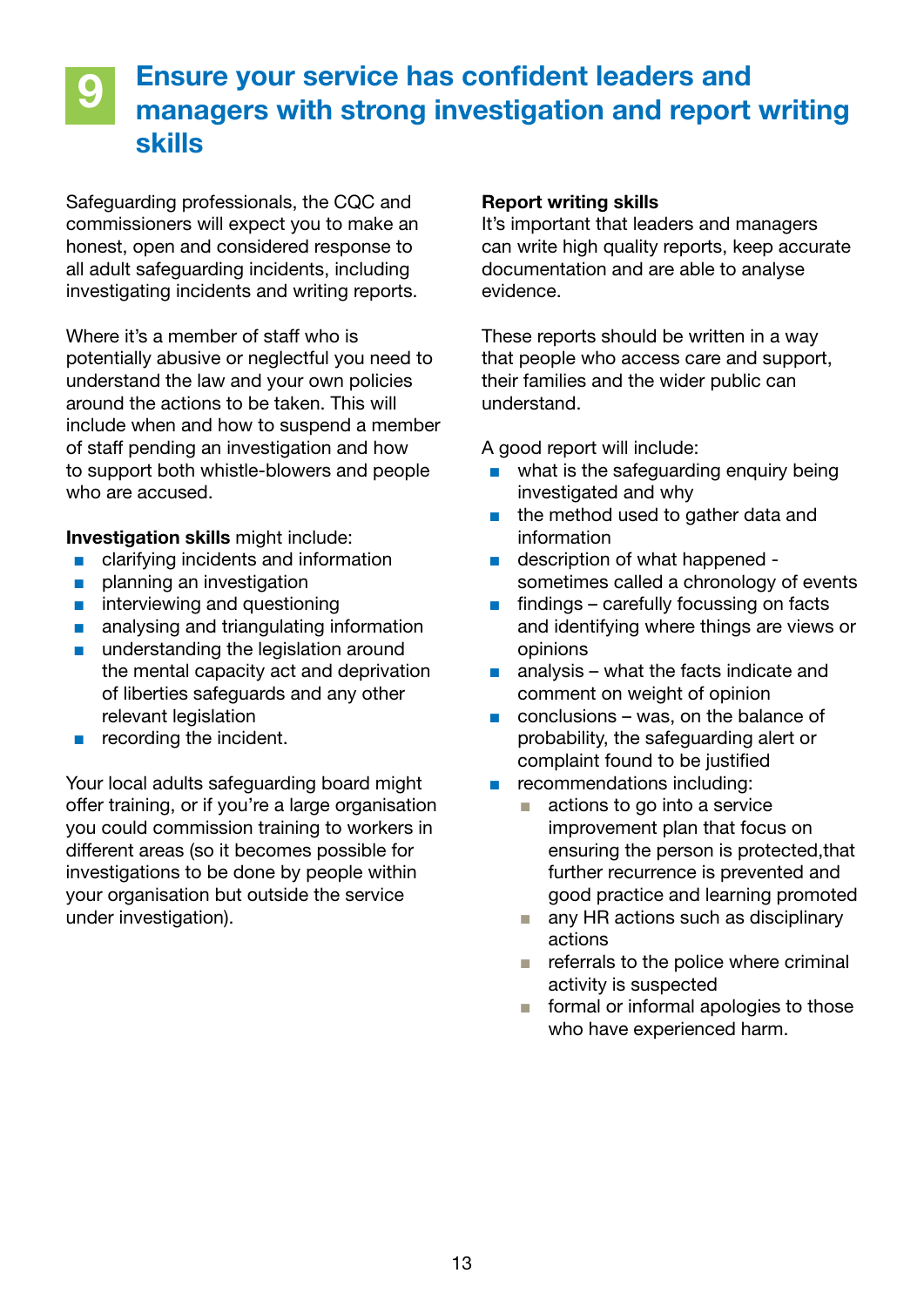## 10 Keep up to date service improvement plans

A service improvement plan is a plan that outlines how you're going to improve your service – it should include:

- why you're providing a service
- what you want to achieve
- how you're going to achieve it (including resources such as the workforce).

Your service improvement plan can capture any previous adult safeguarding incidents, complaints, allegations or 'near misses', and how you're going to learn from them and improve.

This will help you deliver a 'safe' service and learn from past experiences, to take greater control of safeguarding incidents in the future.

The big tip here is to recognise that safeguarding is not just a matter of compliance – it's integral to improvement and learning. Safeguarding and quality assurance should go hand in hand.

Our 'Good and outstanding guide' provides practical tips and examples from adult social care services who are rated good and outstanding by the CQC, about how they achieved this rating. It includes a section on safeguarding. One CQC inspection report said:

"A poster with the local authority and CQC contact details on was placed beside each phone in the setting in case staff or people who needed care and support wished to raise concerns."

Download the full guide at www.skillsforcare.org.uk/GO.